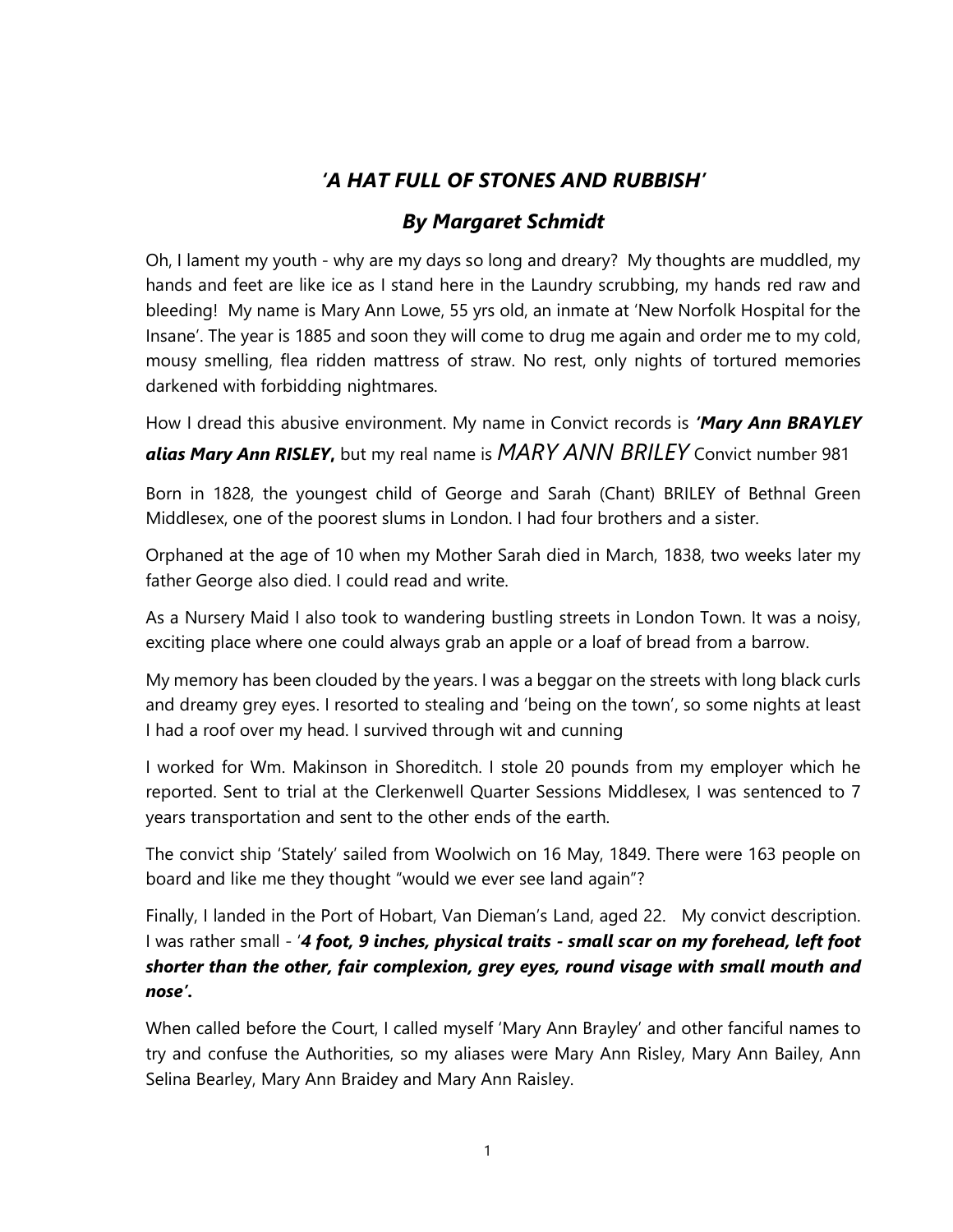I was appointed to serve out some of my sentence to Master Atkinson in Hobart. How on earth was I supposed to endure 7 years of penal servitude? I absconded but was caught and sentenced to two hard months at Cascades Female Factory where I experienced indescribable pain, abuse and conditions that were to affect the rest of my life!

There I worked as a Laundress which was the coldest, smelliest job ever. I was hungry and near freezing as the mountain spilled its chilly waters from the snow down into the tubs for the washing. Cold stones under my feet, I had to bind them in rags. Surely God this was punishment indeed! Even our cell oozed with rank smelly water.

 Finally, in 1851 I was freed and placed in the service of Mr. Marks, Pawnbroker of Liverpool Street. That did not suit my adventurous nature at all. I bolted on 27 April.

Strolling through Hobart Town I saw a 'posh Pub' full of likely looking gents. At this time I called myself Mary Ann Braidey and was popular amongst the men. I caught the eyes of a Mr. Thomas Riley and Mr. Henry Pearce. We caroused for the rest of the night, and hatched up a plan. We concealed ourselves on the **ship 'Cacique' in May, 1851** which was **sailing for** Port Phillip but unfortunately, were discovered in the 'live freight' section of the ship. We were civilly requested to leave as we were under 'an unexpired engagement. We had no choice but to agree with the law and were escorted to 'Sharp's Hotel' in the city.

"Tired of the Colony" or so our escapade was titled in Newspaper "Brittania and Trades' Advocate" on 12 May, 1851. "Intending Emigrants" was printed in the "Hobarton Guardian" I was stated to be "well attired and rather prepossessing in appearance" so I took that to mean I was quite a beauty and attractive to men.

 We were sentenced into Her Majesty's Service again. This time 9 months imprisonment in Cascades Female Factory! I again started to become insolent and disorderly. Days spent as a Laundress were troublesome!

My next master was Mr. R. Clerk at "Malahide", Fingal which was a small farming and mining area where there was a Probation Station. My occupation once again was as a Laundress.

It was at Fingal that I met Convict labourer, William Lowe 34. convict no. 5305. He was originally from Halifax, Yorkshire. His first sentence was hard labour toiling at the Coal Mines at Saltwater River in souther Van Diemen's Land. He spent time in Campbell Street Gaol, and other assisgned places before being sentenced to work at 'Bona Vista' at Avoca.

We were married in the Anglican Chapel at Fingal on 10 January, 1853 and my name was recorded as 'Mary Ann Brailey' - I gained my Certificate of Freedom on 13 April, 1853. Will and I prospered slowly, made a home in Fingal, and we had 3 sons. When my son, Henry James was born in 1871 my name was registered on his Birth Certificate as "Ann Selina Bearley".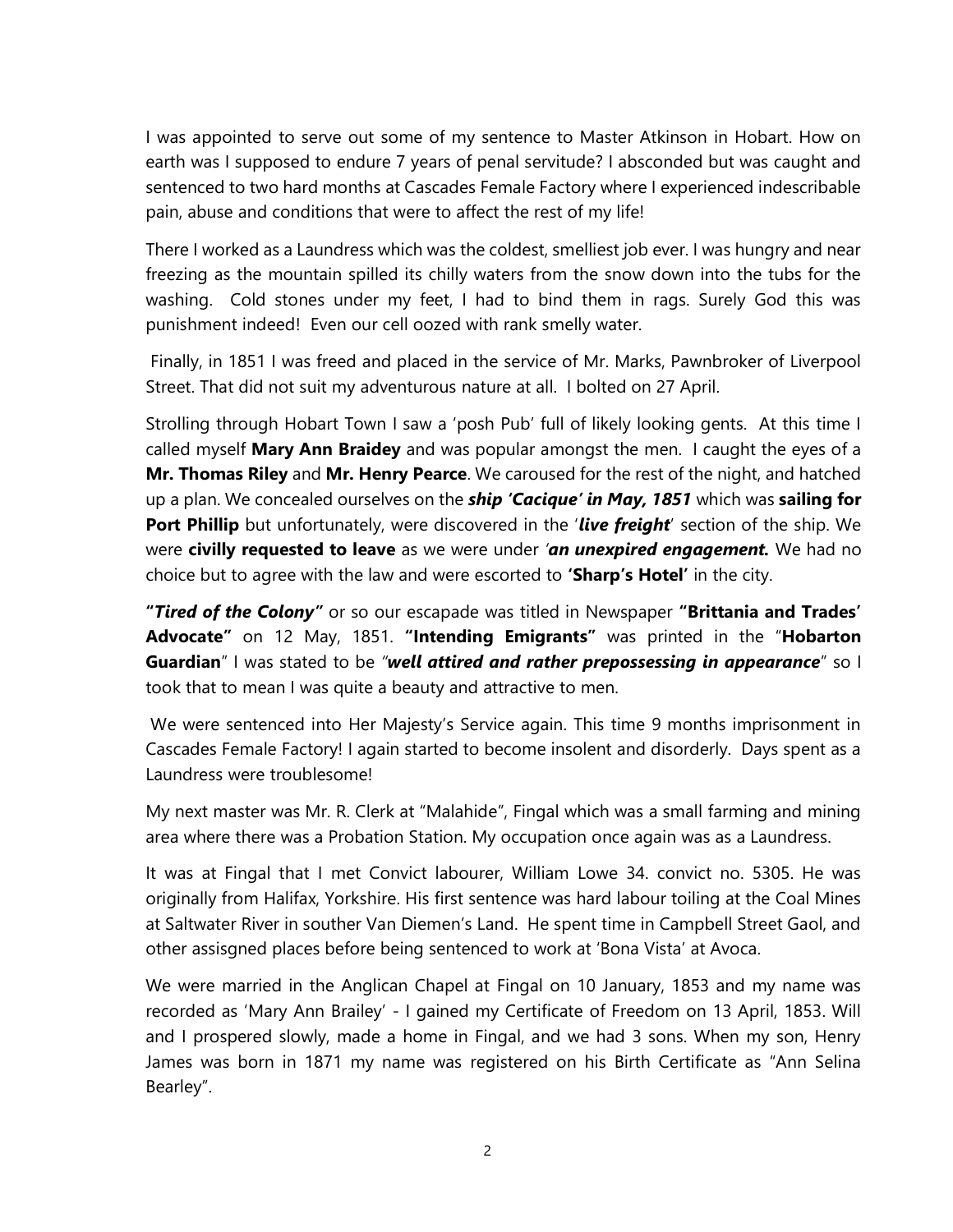Hard times abounded. We had a roof over our heads and plenty of rabbits and kangaroos to eat.

Sadly, disaster struck again 7 months after our last son, William Charles was born. He passed away with complications from measles. My husband died on 22 September, 1879. My tormented mind started to detoriate from that date onwards.

I battled on raising the boys. During that time, I started to argue with my neighbours and toss words of abuse at them. They complained of being scared of me. Early in March 1884 the ongoing complaints by neighbours came to a head. I was arrested by the Police Constable at Fingal.

It was stated that I had a 'Mental Disorder - Delusional Insanity' in a report on 10 March, 1884. Committed to 'New Norfolk Hospital for the Insane'. The charges were "Mary Ann Lowe was a person of unsound mind, not under proper care or control. and at war with herself! She had threatened others and herself and was suffering from Monomania' "

The medical report states "In fairly good bodily health. Is suicidal and dangerous to others."

I died on 2nd August, 1902 from "general debility" and there my story could have ended.

Buried in a mass grave for paupers and inmates of 'New Norfolk Hospital for the Insane' at North Circle Cemetery, and I was gone forever until records were discovered in 2018, and my final resting place was revealed!

# "I was re-united with my family - they had found me at last after 116 years!"

St. Matthew's Church, New Norfolk Burial Records, states that I was an insane patient who was laid to rest on 5th August, 1902. at 72 years of age.

This story was written by two of my Great Great Granddaughters - June (Lowe) Sargent and Margaret (Lowe) Schmidt.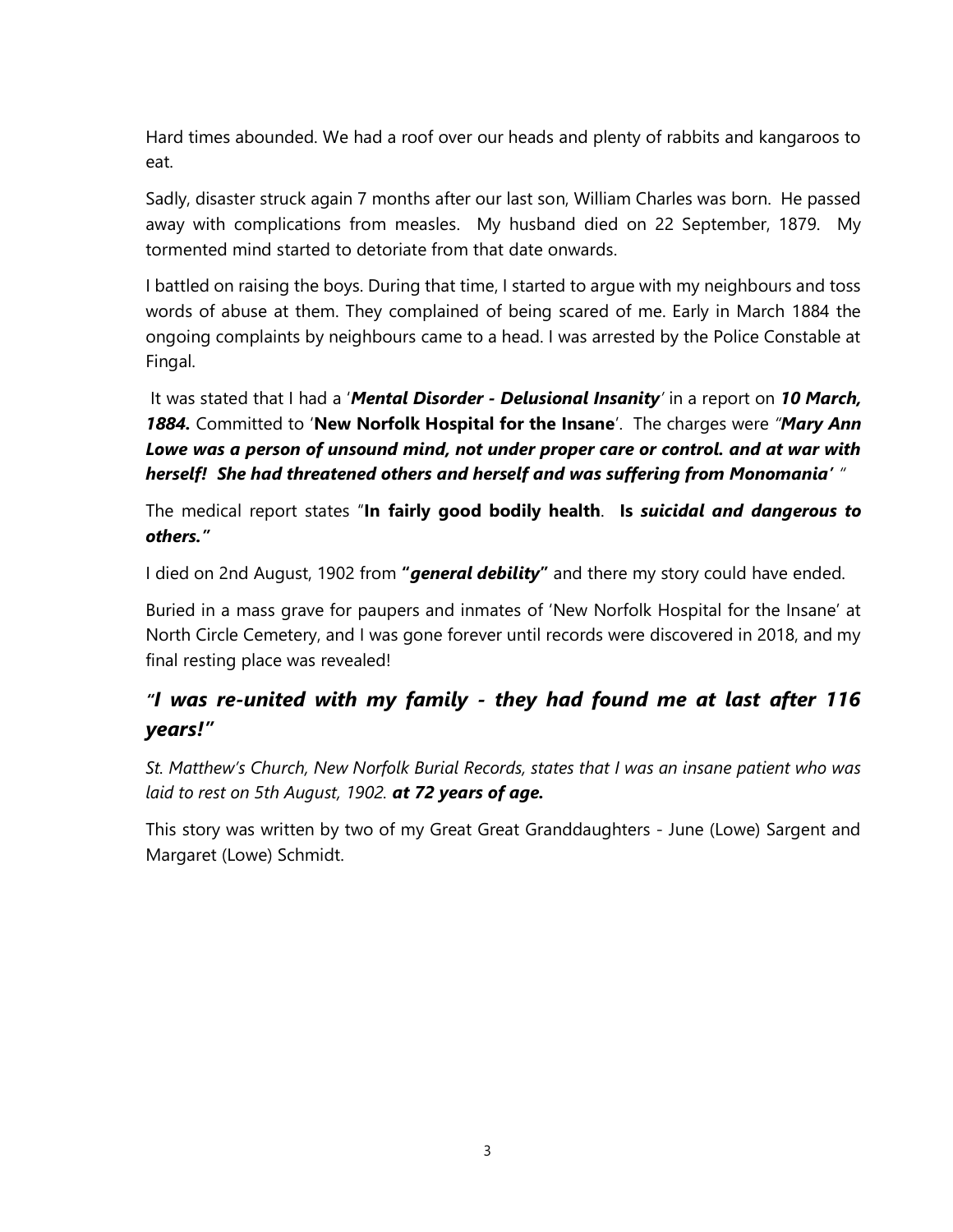### THE FINAL CHAPTER IN THE LIFE OF MARY ANN LOWE HAS BEEN TAKEN FROM A FEW SCARCE CASE BOOK RECORDS OF HER TIME AT 'NEW NORFOLK HOSPITAL FOR THE INSANE' THESE COVER HER MEDICAL CONDITION FROM 1884 TO 1886.

"MARY ANN LOWE (Mrs.) LACHLAN PARK ASYLUM, NEW NORFOLK. FOLIO 147

Age 54 - Widow. 11 March, 1884

Mary Ann Lowe was admitted from Fingal on a Justice Order and Medical Certificate. The records state "It is not known if she is subject to epilepsy, but is suicidal and dangerous to others."

Poor Mary - incarcerated again - reports tell of her being "excited and roaming about the grounds, clapping her hands and crying out! Can't settle at night." Dosed with Potassium Bromide and Morph Tincture" to better manage her. It was noted in her Case Book that "her mind was beginning to deteriorate rapidly."

Next report states "confined to her room for a few days suffering diarrohea and general debility." Who can imagine what the conditions must have been like? The following report at the end of April, 1884 states "She has been very excited at times, especially at night shouting and singing".

# Oh, our poor darling Great Great Grandmother Mary Ann - how you are suffering, like a caged bird locked up in the prison of your insane mind!

Further physical damage added to her woes - According to Mary's case book notes -  $On$ "30/4/1884 she has had a blow on the face," but had enough of her mind left to identify her attacker - it was **Nurse Mary Kerr'**. Authorities had other reports about the cruelty of Nurse Kerr and she was finally discharged by the Hospital Board.

Mary Ann's next monthly report stated "**Noisy at night, wanders about the grounds to** gather stones and rubbish and fills her hat with them. Sometimes runs about the place, clapping her hands and shouting out"

On 29 June "There is no improvement in her mental condition. She received a slight injury to her hand, inflicted by another patient".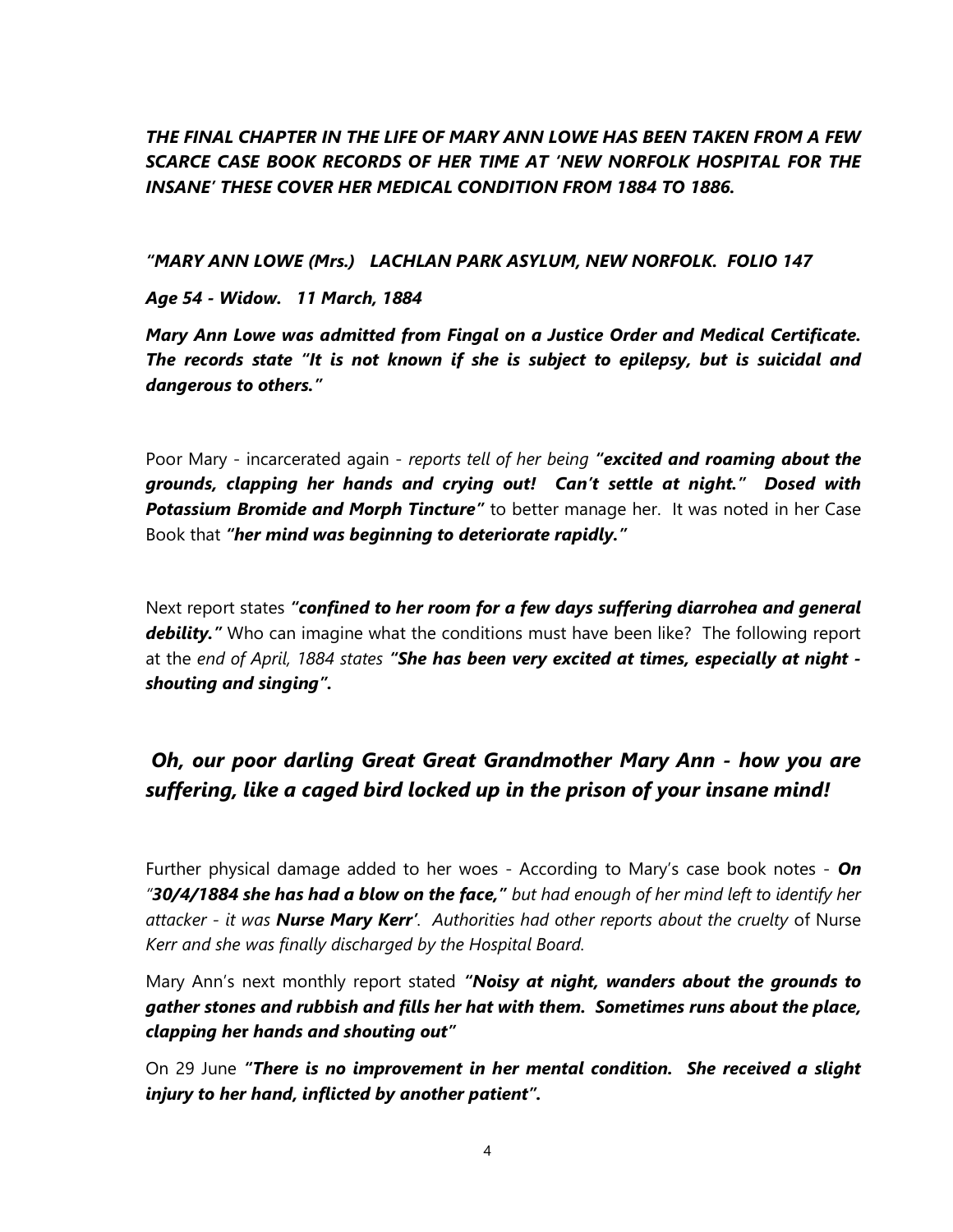In September, 1884 her report stated "**Has been very excited all the month. It has been** necessary to remove her to the 'Refactory Division'. This must have been dreadful to be locked in solitary confinement.

From October, 1884 her reports for the next few months read "has been very excited for some time" and month after month her report reads "No improvement in anything" "The same as last reported", "No change" until July 27th, 1885.

It is stated in August 1885 "No change mentally. Very often step dances to the annoyance of other patients, one of whom threw her down over this episode, cutting her head" From this time onwards her reports untill December 23, 1886 just state "Identical" or "The same".

### No further official reports have yet been found for the next 15 years until her death on 2nd August, 1902. Mary Ann was 72

The Medical Case Book reports that: Mary Ann Lowe died of 'general debility'.

I am so saddened by the thought of this poor little old lady - our darling Great-Great Grandmother imprisoned, miserable and just left alone with an unsound mind. And today it is hard to imagine what other inhumane treatment she may have endured during the rest of her time at New Norfolk Asylum.

Buried and lost as a Pauper, placed in a mass grave at North Circle Cemetery in New Norfolk, 1902, with no headstone or markers until 2018!

A loving farewell to our dear Great Great Grandmother who loved filling her "Hat with stones and rubbish, singing and step dancing" May you lay peacefully in your eternal slumber. No more suffering from pain, sorrow and a tormented brain.

Today your generations live on and are filled with respect and awe at the life you lived, our memories of you will be everlasting and we shower you with the love you would have given to us!

This History of our Great Great Grandmother, Mary Ann (Brayley) Lowe has been written by two of her Tasmanian GG Granddaughters, sisters June (Lowe) Sargent and Margaret (Lowe) Schmidt. October 2019 Tasmania.

#### Acknowledgements

Mary Ann (Brayley/Risley) Lowe's Descendants are indebted to: The Female Convict Research Centre

Archives Office of Tasmania

Libraries of Tas (LINC records)